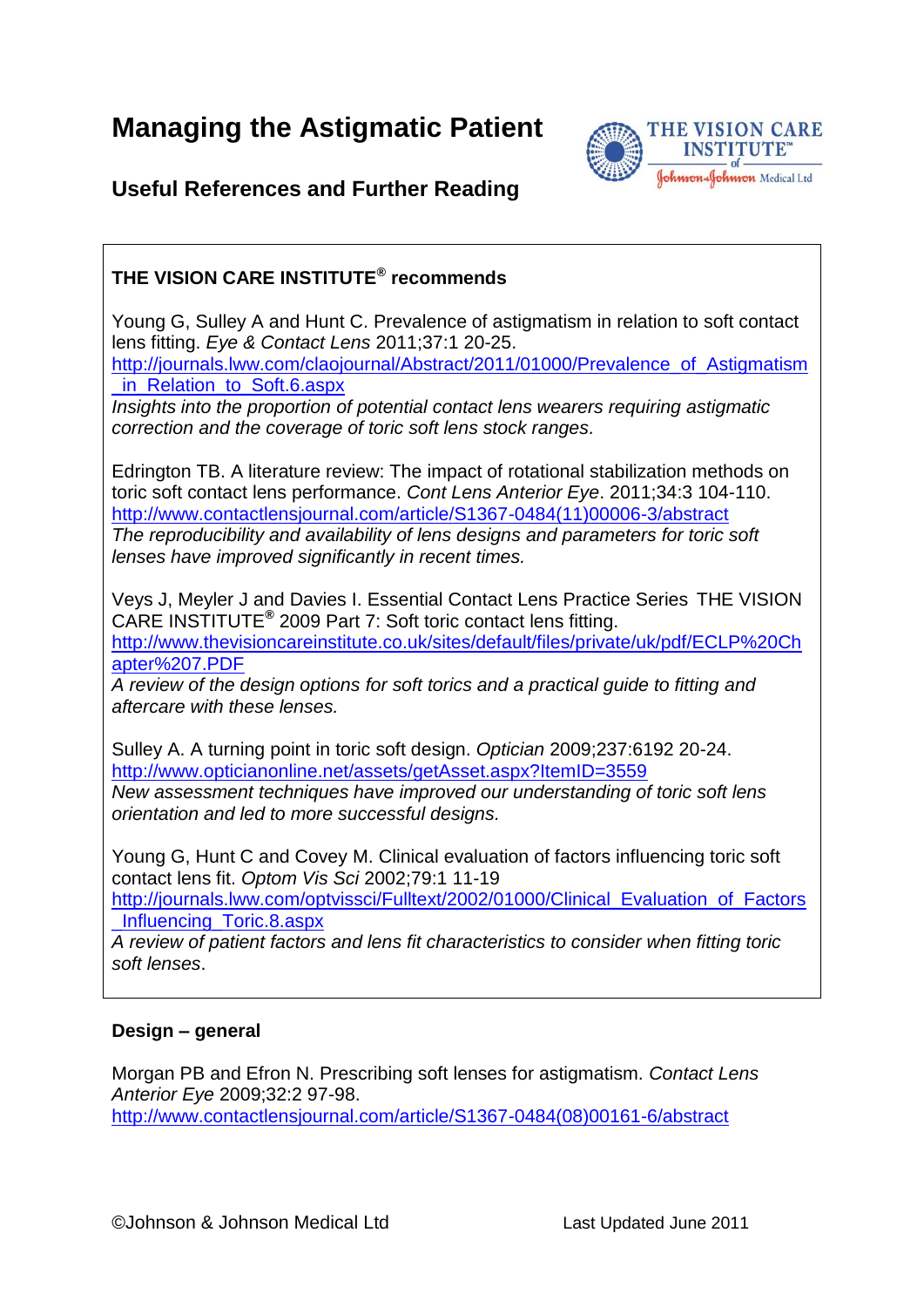Young G. Toric lenses, gravity and other forces. *CL Spectrum* 2007;22:1 39-40. <http://www.clspectrum.com/article.aspx?article=13174>

Hickson-Curran S and Dias L. Toric soft contact lenses: where are we now? *Optician*  2006;231:6041 14-18. <http://www.opticianonline.net/assets/getAsset.aspx?ItemID=1138>

Morgan PB, Efron SE, Efron N *et al.* Inefficacy of aspheric soft contact lenses for the correction of low levels of astigmatism. *Optom Vis Sci*, 2005;82:9 823-828. http://journals.lww.com/optyissci/Fulltext/2005/09000/Inefficacy\_of\_Aspheric\_Soft\_C [ontact\\_Lenses\\_for\\_the.11.aspx](http://journals.lww.com/optvissci/Fulltext/2005/09000/Inefficacy_of_Aspheric_Soft_Contact_Lenses_for_the.11.aspx)

Young G. Reassessing toric soft lens design. *CL Spectrum* 2005;20:1 42-45. <http://www.clspectrum.com/article.aspx?article=12735>

## **Fitting and assessment**

Chamberlain P, Morgan PB, Moody KJ *et al.* Fluctuation in visual acuity during soft toric contact lens wear. *Optom Vis Sci* 2011;88:4 E534-E538. http://journals.lww.com/optvissci/Abstract/2011/04000/Fluctuation\_In\_Visual\_Acuity [During\\_Soft\\_Toric.14.aspx](http://journals.lww.com/optvissci/Abstract/2011/04000/Fluctuation_In_Visual_Acuity_During_Soft_Toric.14.aspx)

Guo HQ and Atchison DA. Subjective blur limits for cylinder. *Optom Vis Sci* 2010;87:8 549–59. [http://journals.lww.com/optvissci/Abstract/2010/08000/Subjective\\_Blur\\_Limits\\_for\\_C](http://journals.lww.com/optvissci/Abstract/2010/08000/Subjective_Blur_Limits_for_Cylinder.6.aspx) [ylinder.6.aspx](http://journals.lww.com/optvissci/Abstract/2010/08000/Subjective_Blur_Limits_for_Cylinder.6.aspx)

McIlraith A, Young G and Hunt C. Toric lens orientation and visual acuity in nonstandard conditions*. [Cont Lens Anterior Eye](http://www.sciencedirect.com/science/journal/13670484)* 2010;33:1 23-26. [http://www.contactlensjournal.com/article/S1367-0484\(09\)00102-7/abstract](http://www.contactlensjournal.com/article/S1367-0484(09)00102-7/abstract)

Young G, McIlraith R and Hunt C. Clinical evaluation of factors affecting soft toric lens orientation. *Optom Vis Sci* 2009;86:11 E1259-66. [http://journals.lww.com/optvissci/Abstract/2009/11000/Clinical\\_Evaluation\\_of\\_Factor](http://journals.lww.com/optvissci/Abstract/2009/11000/Clinical_Evaluation_of_Factors_Affecting_Soft.8.aspx) [s\\_Affecting\\_Soft.8.aspx](http://journals.lww.com/optvissci/Abstract/2009/11000/Clinical_Evaluation_of_Factors_Affecting_Soft.8.aspx)

Pyzer I. Opening our eyes up to new toric insights. *Optometry Today* 2009;49:20 40- 43.

[http://www.optometry.co.uk/uploads/articles/1\\_POINT\\_CET\\_231009\\_CET.pdf](http://www.optometry.co.uk/uploads/articles/1_POINT_CET_231009_CET.pdf)

Young G and Mcllraith R. Misleading orientation. *Optician* 2008;236:6712 14-15. [http://www.opticianonline.net/Articles/2008/10/03/22080/Misleading+orientation+mar](http://www.opticianonline.net/Articles/2008/10/03/22080/Misleading+orientation+marks.html?key=GRAEME%20AND%20YOUNG) [ks.html?key=GRAEME AND YOUNG](http://www.opticianonline.net/Articles/2008/10/03/22080/Misleading+orientation+marks.html?key=GRAEME%20AND%20YOUNG)

Zikos GA, Kang SS, Ciuffreda KJ *et al.* Rotational stability of toric soft contact lenses during natural viewing conditions. *Optom Vis Sci* 2007;84:11 1039-45. [http://journals.lww.com/optvissci/Fulltext/2007/11000/Rotational\\_Stability\\_of\\_Toric\\_S](http://journals.lww.com/optvissci/Fulltext/2007/11000/Rotational_Stability_of_Toric_Soft_Contact_Lenses.11.aspx) oft Contact Lenses.11.aspx